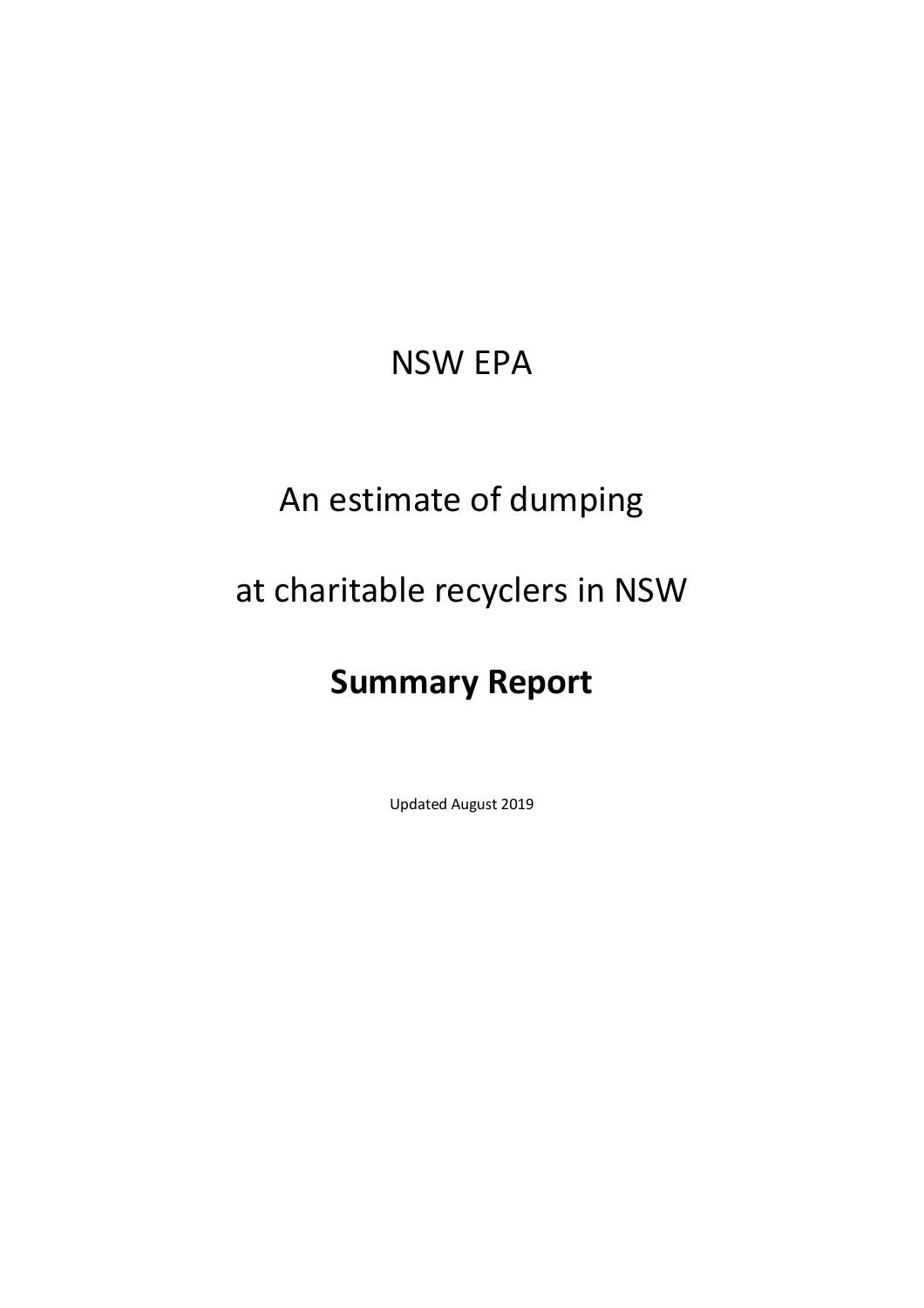## Table of Contents



Prepared for NSW EPA by Asterisk One [consult@asteriskone.com.au](mailto:consult@asteriskone.com.au) PO Box 303 Castle Hill NSW 1765 Tel 02 9659 0233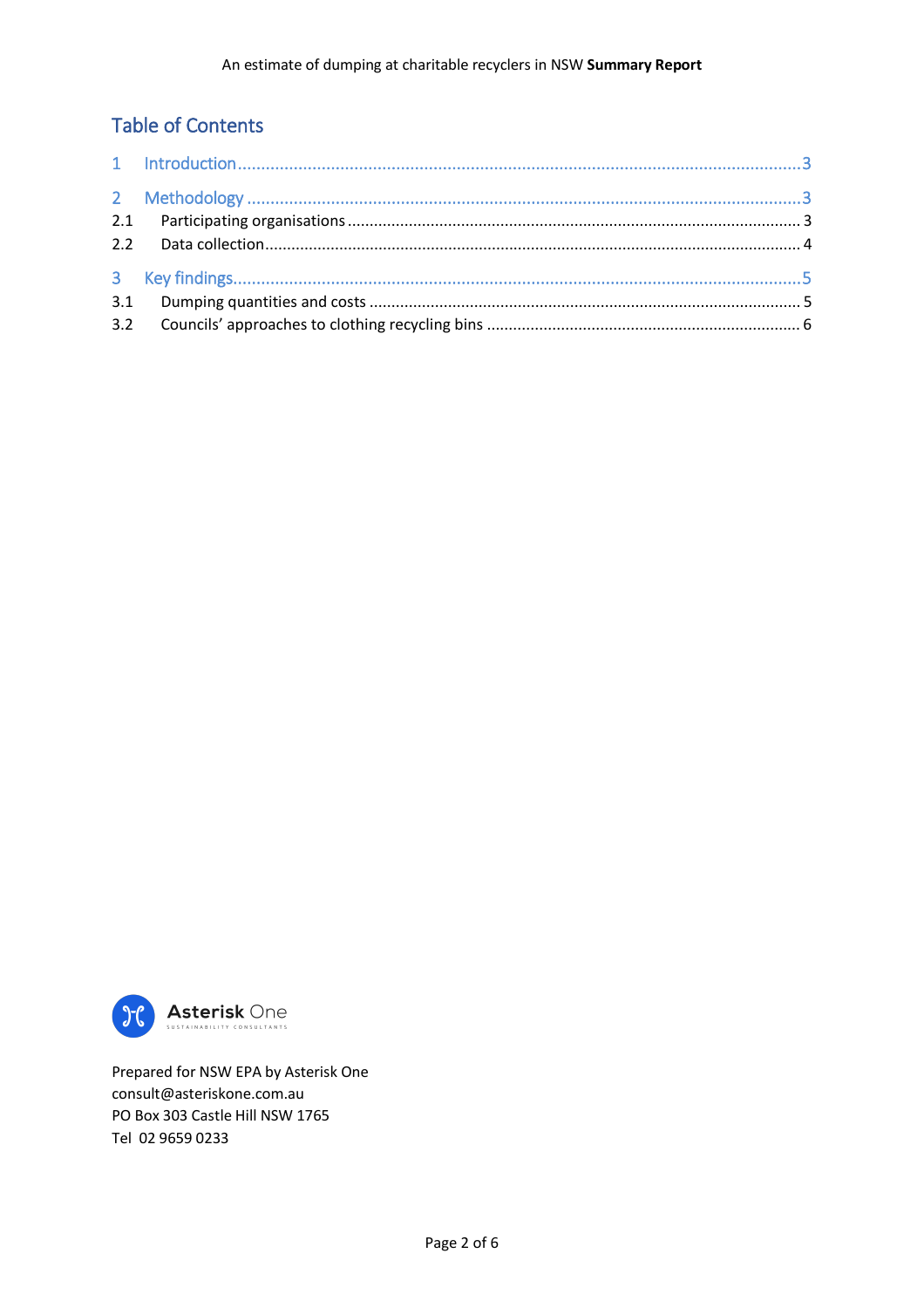### <span id="page-2-0"></span>1 Introduction

Charitable recyclers report that dumping of waste around donation drop-off points – charity bins and shops – is a significant issue. Not only does the practice create a poor impression of the charitable recycler and its operations, but it adds to the work of staff who are usually volunteers, can put them at risk of injury, and adds unnecessarily to the cost of processing, and disposal of unusable items. The National Association of Charitable Recycling Organisations (NACRO) has also campaigned extensively and successfully in NSW to have waste from charitable recyclers exempted from the waste levy. Some, although not all, have applied for and received exemptions. In addition, some local councils exempt charitable recyclers from paying landfill fees for waste disposal. The extent and cost to the community of these exemptions is unknown.

Whilst anecdotally dumping around donation drop-off points is reported to be significant, there was limited data available to demonstrate the scale of the issue both in terms of quantities and costs. There was a need to better understand this and enable action on this issue to be prioritised.

This project quantified the issue of dumping around charitable recyclers shops and bins, in terms of quantities of materials dumped and costs. The approaches that NSW local councils take to manage charitable recycling in their area was also investigated.

## <span id="page-2-1"></span>2 Methodology

#### <span id="page-2-2"></span>2.1 Participating organisations

With the support of NACRO, the assistance of charitable organisations was sought to obtain information on the quantities of materials typically donated and dumped around op-shops and clothing recycling bins, and the costs of handling and disposal, for a sample of facilities. This information was then extrapolated to the whole of NSW.

The charitable organisations that participated were:

- Anglicare
- Australian Relief Organisation
- Lifeline
- Mission Australia
- Red Cross
- Salvation Army
- The Smith Family
- St Vincent de Paul (Vinnies)

Together these organisations accounted for 507 of the 659, or 77%, of the op-shops in NSW.

Commercial clothing recycling bin operators were not part of this research, only charitable organisations.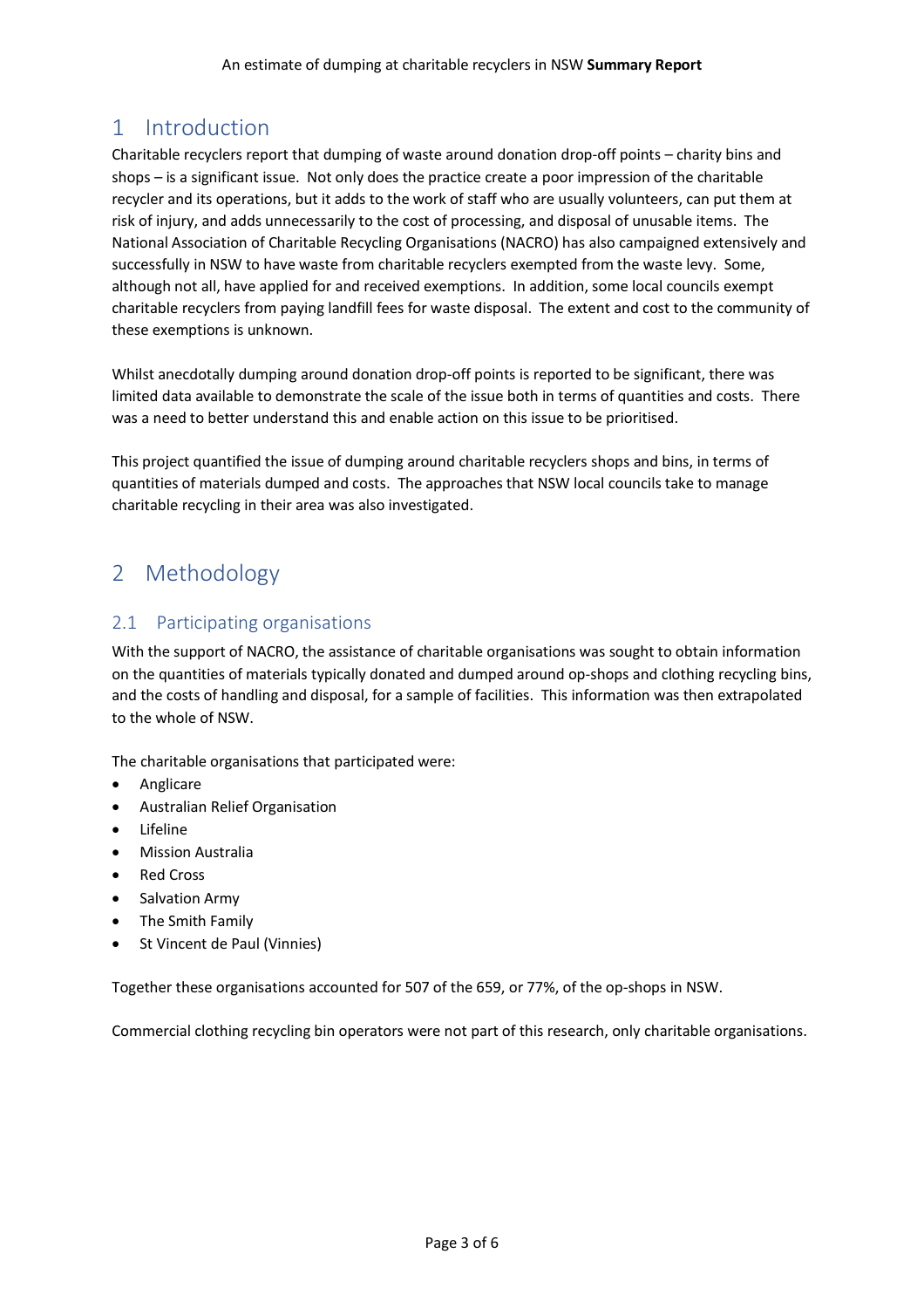### <span id="page-3-0"></span>2.2 Data collection

The following information was sought from each organisation:

- For a sample of op-shops and bins across a range of locations, regions, and sizes of facilities, the number and location of the shops and bins, and information on the annual quantities of materials donated and dumped at the shop or the bin location, and the costs of handling and disposal of the waste materials was sought. Sample sizes ranged between 1 to 60 shops, and nil to several hundred bins for each organisation. Larger organisations provided information in both metropolitan and regional areas. Site visits or meetings were conducted with each organisation to outline the request, understand how the organisation operated, and answer any questions. A data collection template was provided, based on the data map in **[Figure 1](#page-3-1)**.
- Whether there was an exemption from the waste levy (if this is applicable), and if the local council provided a concession for the cost of disposal, and the value of the concession.

All the organisations provided sufficient information for dumping quantities and cost to be estimated.

<span id="page-3-1"></span>

#### **Data Map Definitions:**

| Donated -       | means either delivered to the shop or placed inside a bin                         |
|-----------------|-----------------------------------------------------------------------------------|
| Dumped $-$      | means placed outside the shop or the bin                                          |
| Usable $-$      | means material that can be used by the organisation – could be donated or dumped  |
| Waste $-$       | means material that is discarded by the organisation – could be donated or dumped |
| Waste RIDCR $-$ | means material dumped outside shops and bins that is waste.                       |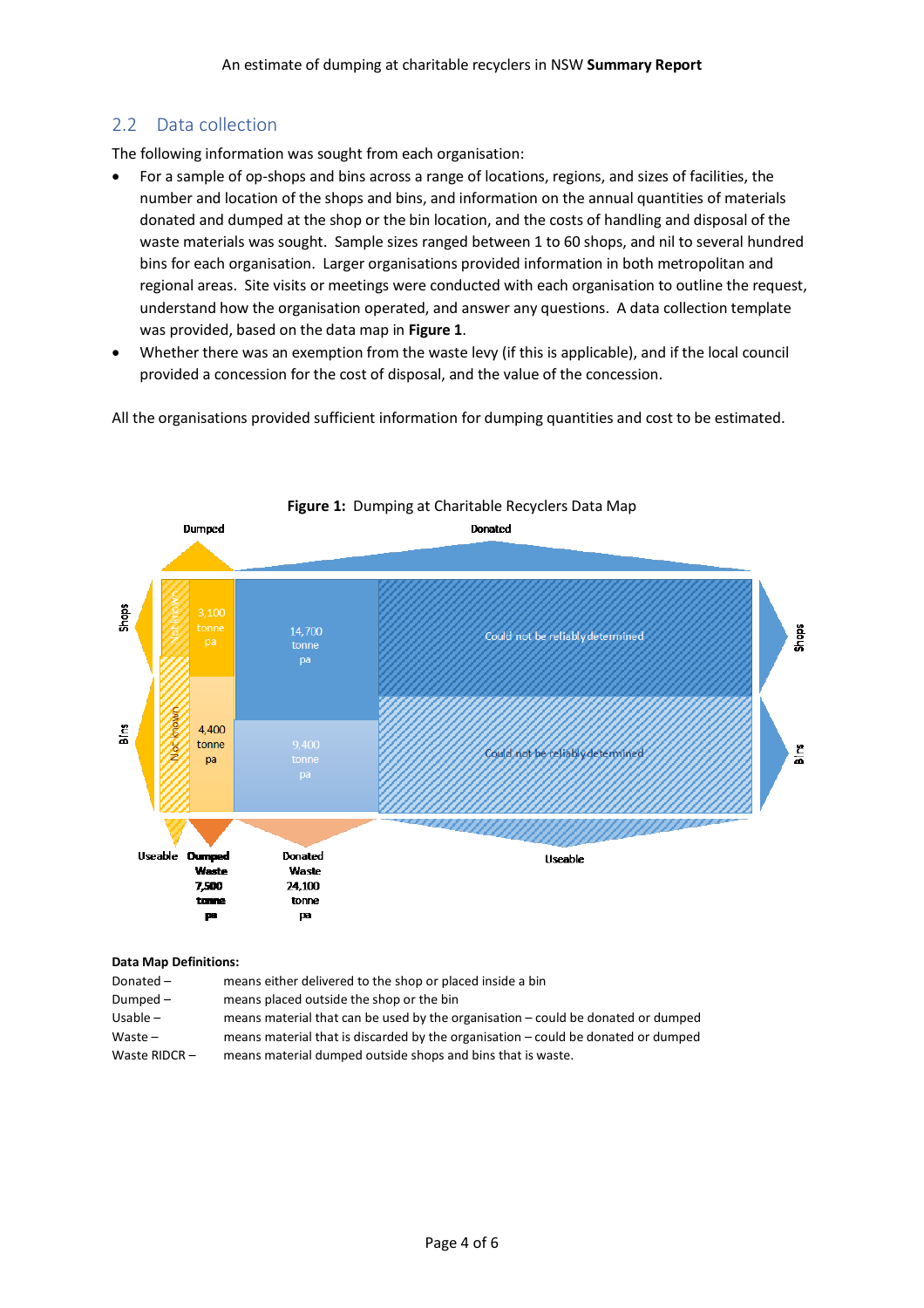### <span id="page-4-0"></span>3 Key findings

**.** 

#### <span id="page-4-1"></span>3.1 Dumping quantities and costs

At the time of the review there were **659** Op Shops in NSW: 230 in metropolitan Sydney, and 429 in regional and remote NSW. These were estimated to have **2,383** clothing recycling bins, or on average 3.6 bins per shop. Two thirds of these bins were in metropolitan Sydney. The number of bins varied from some organisations that do not use bins, such as Salvo Stores, to the Smith Family who have over 40 bins for every store. Several organisations such as Salvo Stores and Lifeline Direct have moved away from using clothing recycling bins because of the problem of dumping around them. Those organisations that did use bins reported being diligent in ensuring any dumped material is cleared quickly so further dumping is discouraged.

Most organisations that provided data had obtained an exemption from the waste levy where this was applicable, and some benefited from concessions to tipping fees (eg. in Wollongong and Newcastle). Some organisations used volunteers to transport waste to the landfill and others had commercial waste collection arrangements that also varied within an organisation depending on the store location (eg. metropolitan verses small country town). This resulted in differences in the costs of waste disposal incurred by different organisations.

The results are summarised in **[Figure 1](#page-3-1)**. Dumping around shops was estimated to be 3,100 tonnes per year, and around bins 4,400 tonnes per year, and total dumping **7,500** tonnes per year. The total cost of disposing of dumped material was estimated to be **\$1.67 million** per year, or **\$2,540** per shop per year.

A greater amount of material was **donated but unusable** by the recipient organisation – an estimated **24,100** tonnes per year, or 3.2 times the amount dumped. The cost of disposing of donated but unusable material was estimated to be **\$5.63 million** per year, or \$8,540 per shop per year. The results

Dumping around shops averaged 4.7 tonnes per shop per year, and dumping around bins averaged 1.8 tonnes per bin per year. Material donated but unusable, whether collected via bins or via shops, averaged 37 tonnes per shop per year.

The majority (77%) of the total cost of waste disposal for all charity organisations was spent on disposing of unusable donations. Disposing of dumped material was approximately 23% of the total cost of waste disposal.

Using an adult population for NSW of 5.68 million<sup>1</sup>, the estimated 7,500 tonnes of waste dumped around op-shops and bins per year equated to **1.3** kilograms of waste dumped per adult. This was half the amount estimated by research undertaken in Queensland by Uniting Care<sup>2</sup>, which found 2.6 kilograms of waste per adult was dumped around op-shops and bins each year.

<sup>&</sup>lt;sup>1</sup> NSW Department of Planning, Population and household projections, 2016, persons 18 years and older

<sup>2</sup> Uniting Care Community, Does Your Donation Count Or Cost? Understanding Donating and Dumping Behaviours And Their Impacts For Queensland Charities, March 2016